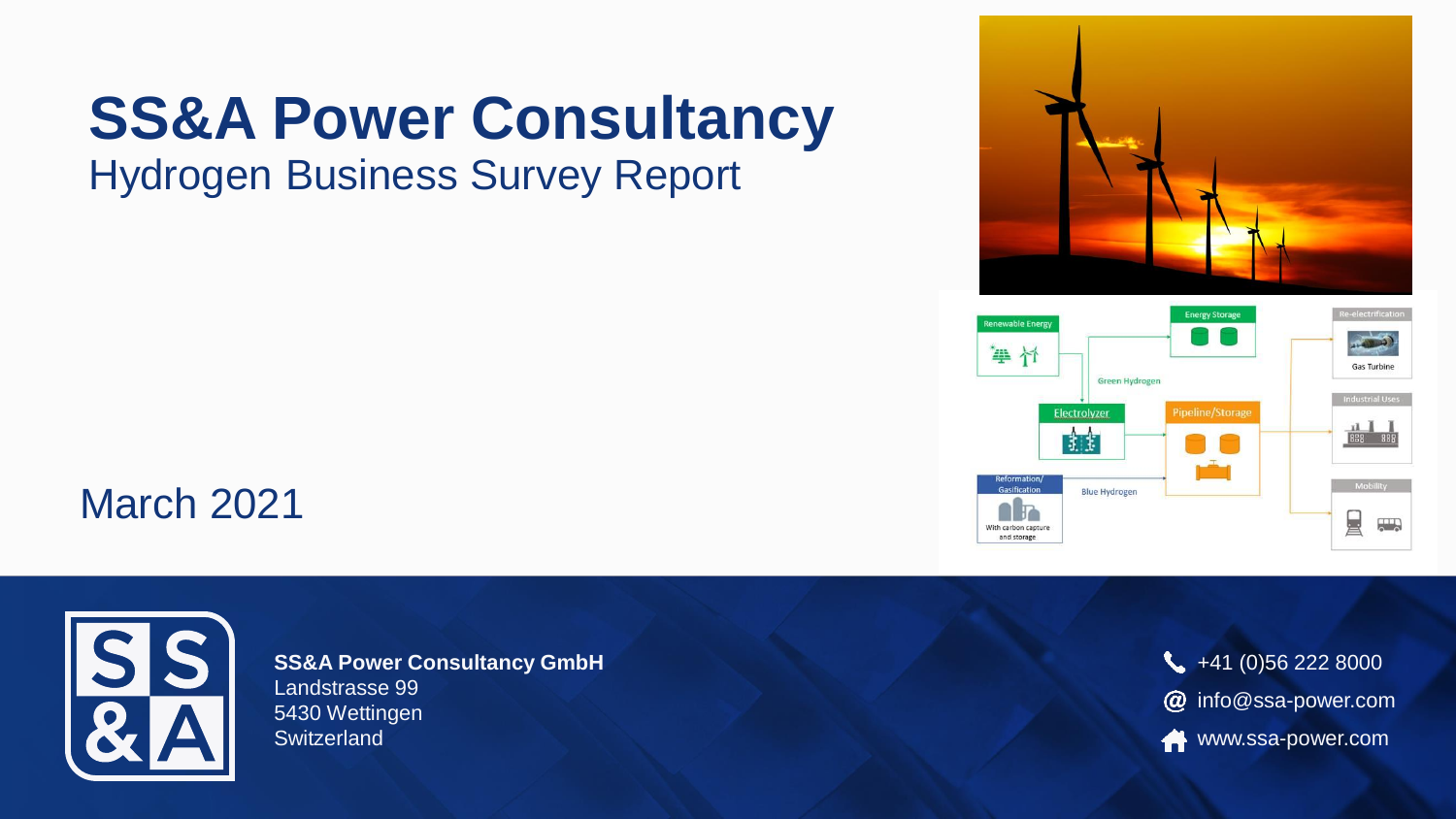## **Introduction**



As the world is striving to achieve carbon neutrality, there has been a rapidly growing attention on hydrogen. Since it can be used as a feedstock or fuel in many applications and emits no CO2, hydrogen offers huge potential to decarbonise energy and industrial processes. Furthermore, by utilizing renewable energy, as in the case of green hydrogen, it presents an energy storage opportunity.

In the past year, there has been an exponential increase in the announcement of new hydrogen development and investment plans.

SS&A Power Consultancy launched this brief survey to our clients and network with particular focus on the key sectors with interest in hydrogen to provide a current view of companies' strategies and outlook on hydrogen. The participants included power companies, equipment suppliers, EPC contractors, investors, oil & gas companies and consultants.

This is only a snapshot and we look forward to continuing the dialogue and assisting our clients in evaluating the impact of hydrogen in the coming years.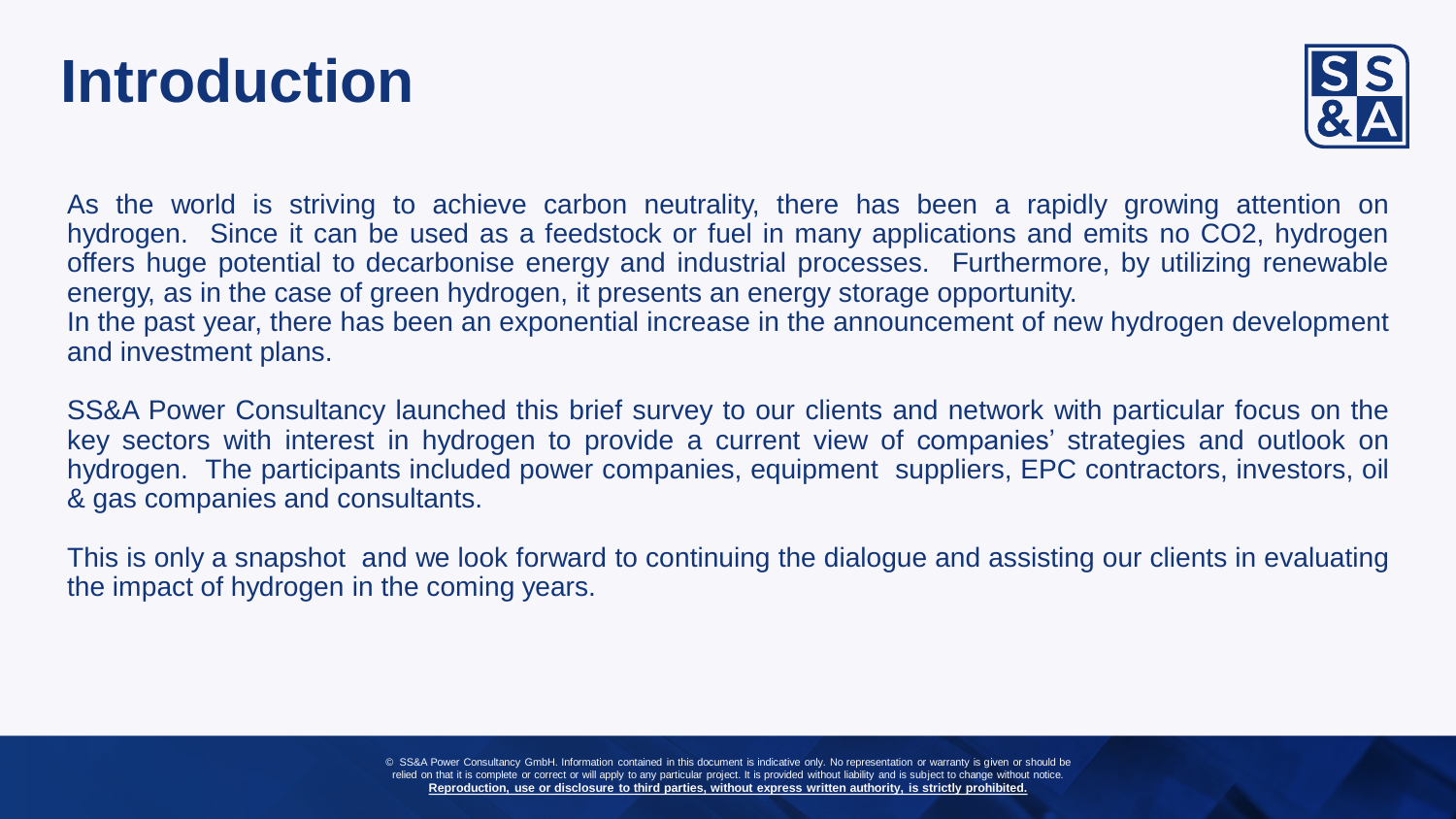# **Executive Summary**



#### **Companies Overview**

- Most of the participants were utilities/power generators (37%), followed by equipment suppliers (21%), EPC contractors and consultants (11%) and investors (8%).
- Most were large companies, 47% with annual revenues over \$1bn, 14% between \$500M and \$1bn and 11% between \$100 and \$500M.
- While most of the companies were headquartered in Europe (47%), North America and Asia were well represented, 27% and 19% respectively. Most companies had global operations.

#### **Role of hydrogen in Strategy / Investments**

- hydrogen had an important or very important role for 59% of the companies participating in the survey, with 34% of the respondents with a neutral view or saying that it had a less important role. 8% mentioned that it was not important.
- In terms of investment in hydrogen in the next 5 years, 60% responded that they were going to invest \$25M or less, 24% between \$25-100M and 9% between \$500M and \$1bn.
- The primary focus for most of the participants was power and energy storage, 74% and 54% respectively, followed by production, 38% and industrial applications, 36%.
- The great majority, 75% of the respondents, agreed that green hydrogen should be the priority for hydrogen technology development, followed by storage and blue hydrogen.

#### **Power Application for hydrogen**

- Most of the respondents felt that gas turbines are the best application of hydrogen in power generation (62%), while 32% stated fuel cells.
- Regarding the ability for gas turbines to burn hydrogen, none of respondents felt that, in the next five years, burning 100% H2 would be needed, with all responding that ability to burn a blend would be sufficient in the near term. In the next 10 years, 20% of the respondents stated that 100% H2 would be needed, while most still felt a blend would be the requirement.
- 45% of the gas turbine operators felt that they would need to retrofit their fleet for a hydrogen/natural gas blend in the next 10 years, while 21% mentioned that their GTs are already able to burn a hydrogen blend. 24% stated that they are not planning to use hydrogen in the next 10 years.
- Combustion stability was stated as the biggest challenge in using hydrogen for gas turbines, followed by controlling NOx emissions and safety issues.
- When asked about when hydrogen would be competitive for power generation without any incentives, about 62% felt that it would take at least 10 years, while 30% stated within the next 10 years. With that in mind, however, most felt that, in the long term, hydrogen was a very promising long duration storage option.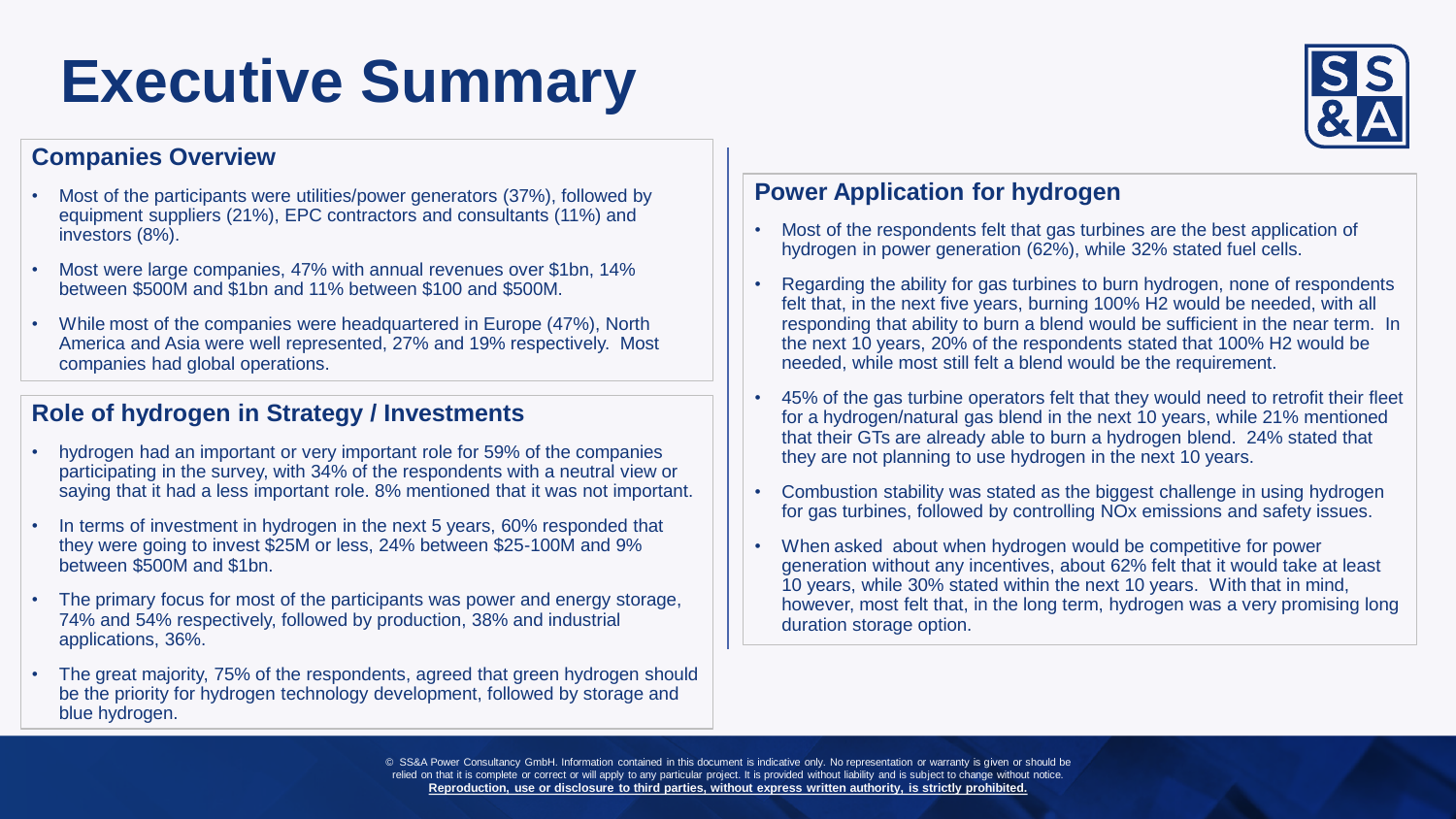# **Views from Participants**



"My current focus is on battery energy storage, however, I believe green hydrogen, as both a fuel and energy storage medium, provides the most long-term promise. The challenge, however, is that a hydrogen future requires parallel development of several industries/technologies: production, storage/compression, transmission/distribution, end users, etc.. Policies that incentivize and subsidize development will continue to *be important."*

*"A lot of work still to be done on both hydrogen production and gas turbine combustion hardware!"*

"The next years it is important to bring H2 into "hard to abate" sectors, like industry or the transport sector. The power sector has the problem that it is extremely cost intensive to use green hydrogen in order to produce electricity. You have two times efficiency losses. However, the input energy cost of wind and solar is zero, so potentially efficiency questions will be non dominant in the future, if CAPEX of wind, solar and *electrolysis are low enough."*

"hydrogen is likely to be a good alternative as fuel for the transport sector or to blend with methane for power generation to avoid too many *hardware changes."*

"A lot more challenges like development of anti-hydrogen-embrittlement steel to achieve hydrogen society, it will take a long time to introduce hydrogen as a choice of fuel into our power generation from the standpoint of an owner of private power plants. In addition, nobody will use hydrogen unless the price after "carbon pricing" gets low enough to be competitive with LNG. In my view, hydrogen use will be focused mainly *on fuel cells, not on GTCC, in terms of efficiency."*

"I believe that green H2 will be critical for GTs to remain relevant for large grid scale power to balance the increasing use and volatility of renewables. The combustion technology to allow massive amounts of H2 consumption in GTs blended with natural gas, with low NOX emissions, is not the barrier to success or market entry, but rather the supply and storage side of H2 in such necessary large volumes. Price of carbon and subsidies, especially sun setting fossil production incentives and those for wind/solar as well be instrumental in driving the *momentum behind this urgent energy transformation."*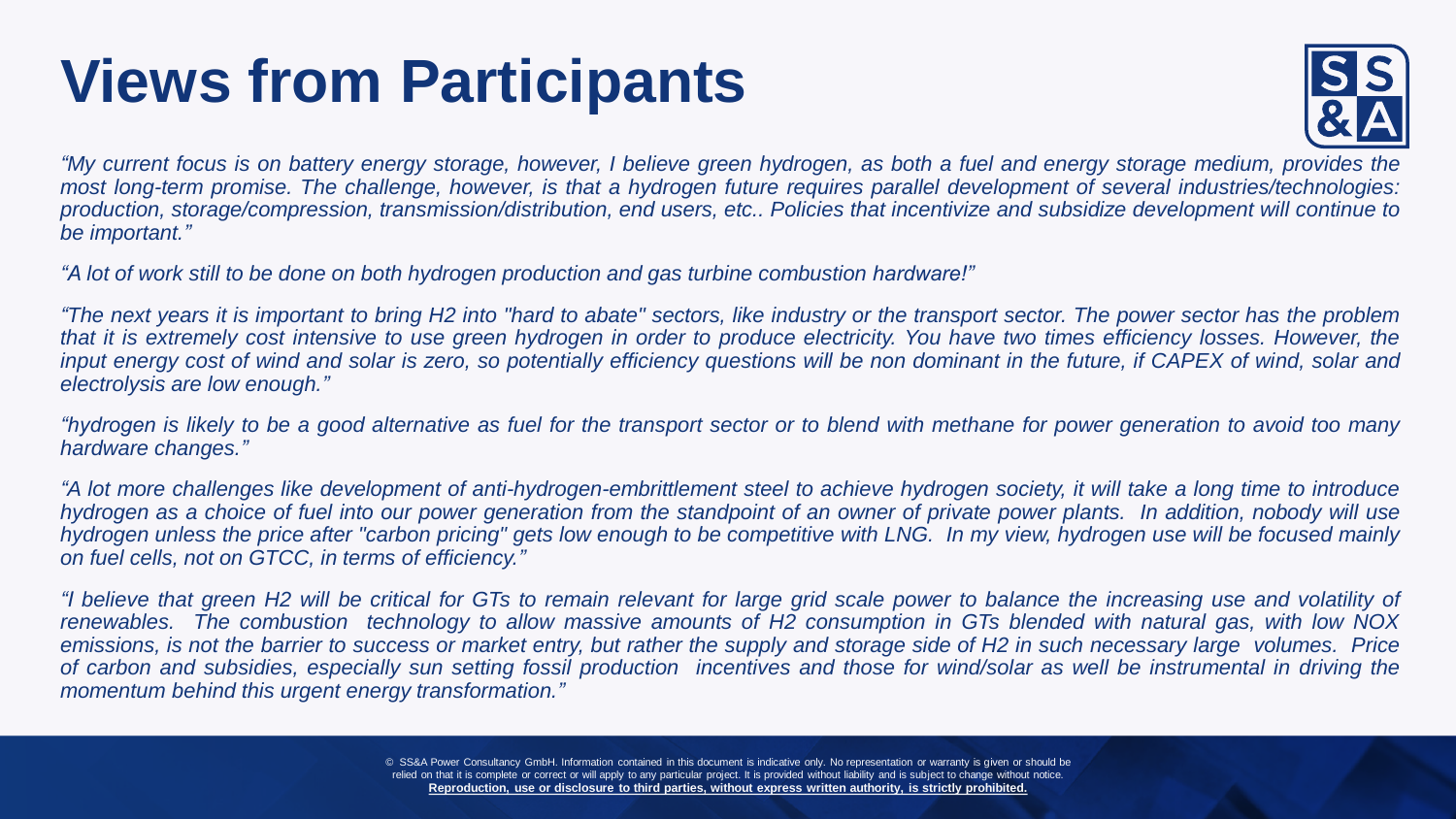# **Companies Overview**



### Type of Company





### Revenues

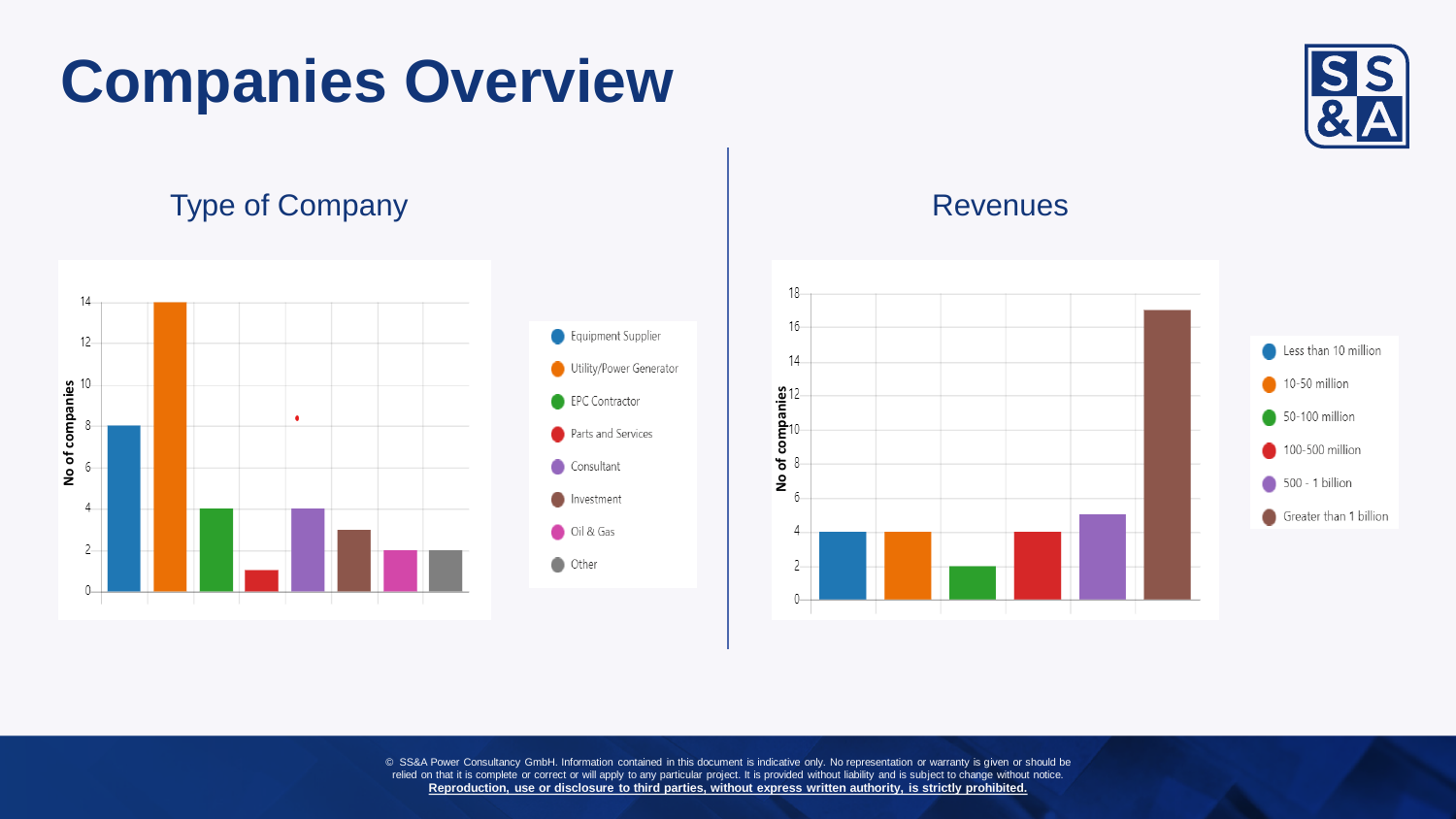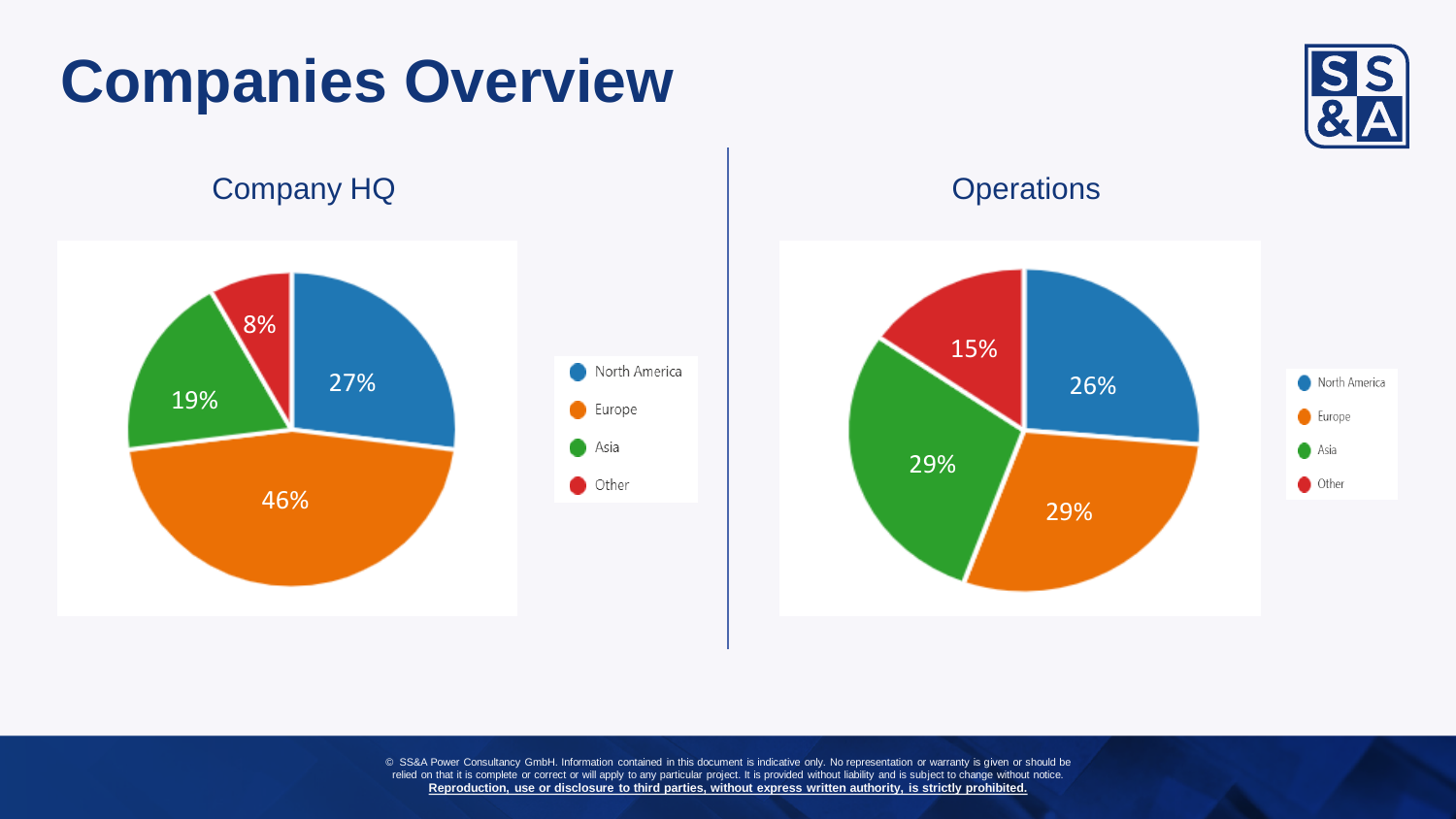

### Importance of hydrogen in your strategy

How much will your company invest in hydrogen in the next 5 years?



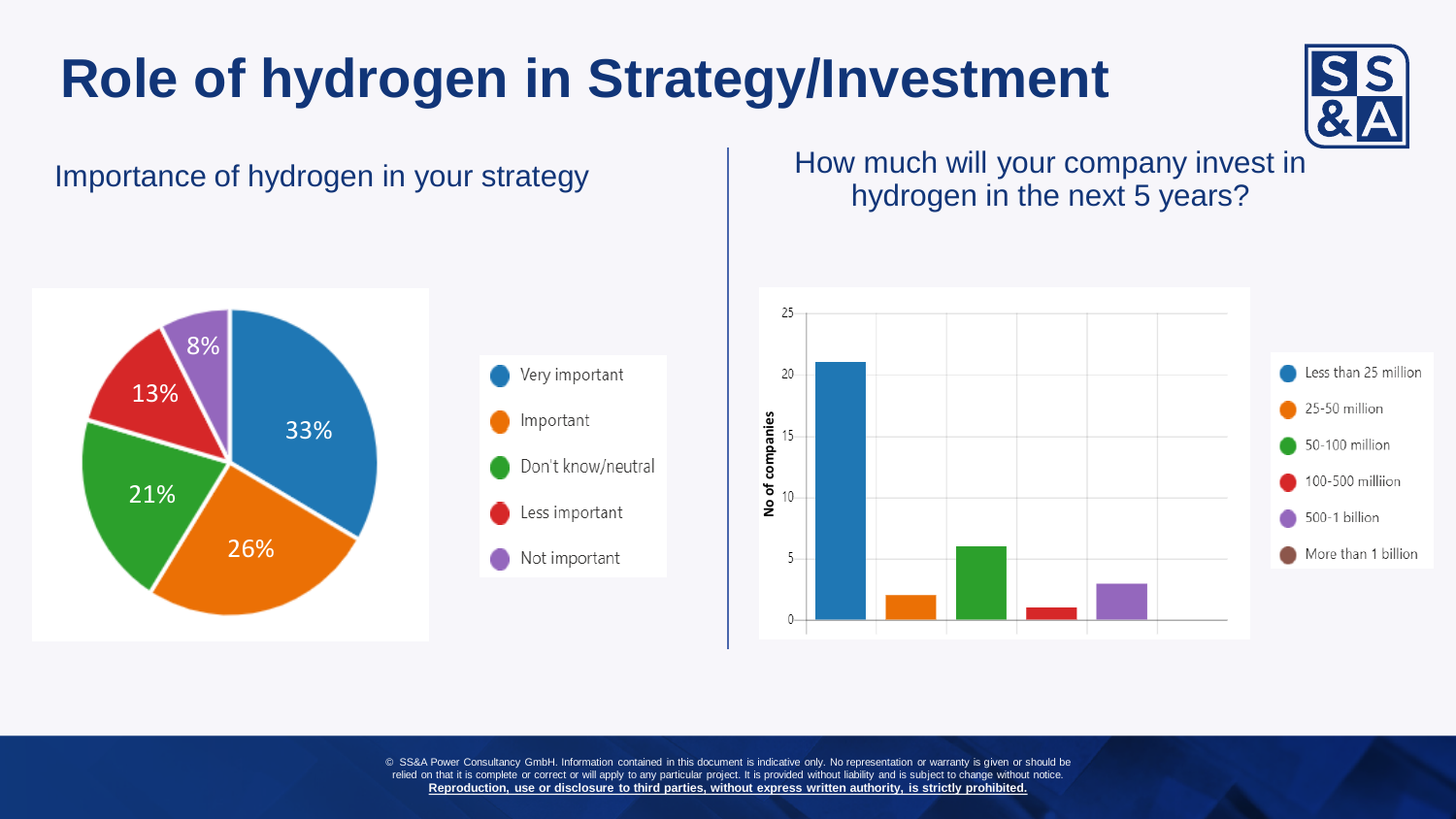### What is your primary focus in hydrogen?

Priority hydrogen technology development?



#### Ranking

- 1. Green hydrogen
- 2. Storage
- 3. Blue hydrogen
- 3. Pipeline/Transportation
- 4. Other hydrogen production
- 5. Long distance transportation in liquid form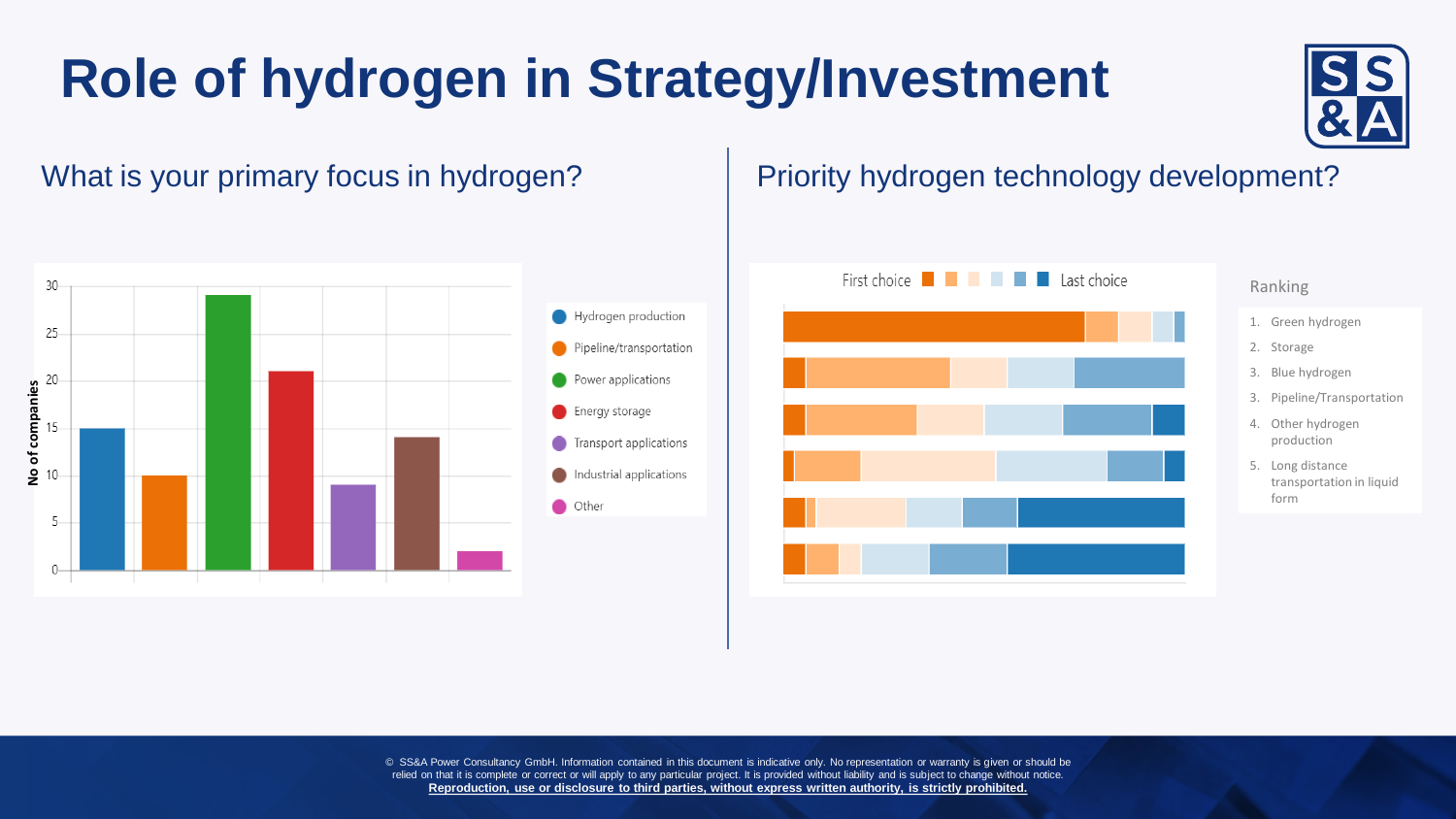# **Power Application of hydrogen**



What is the best application of hydrogen in power generation?

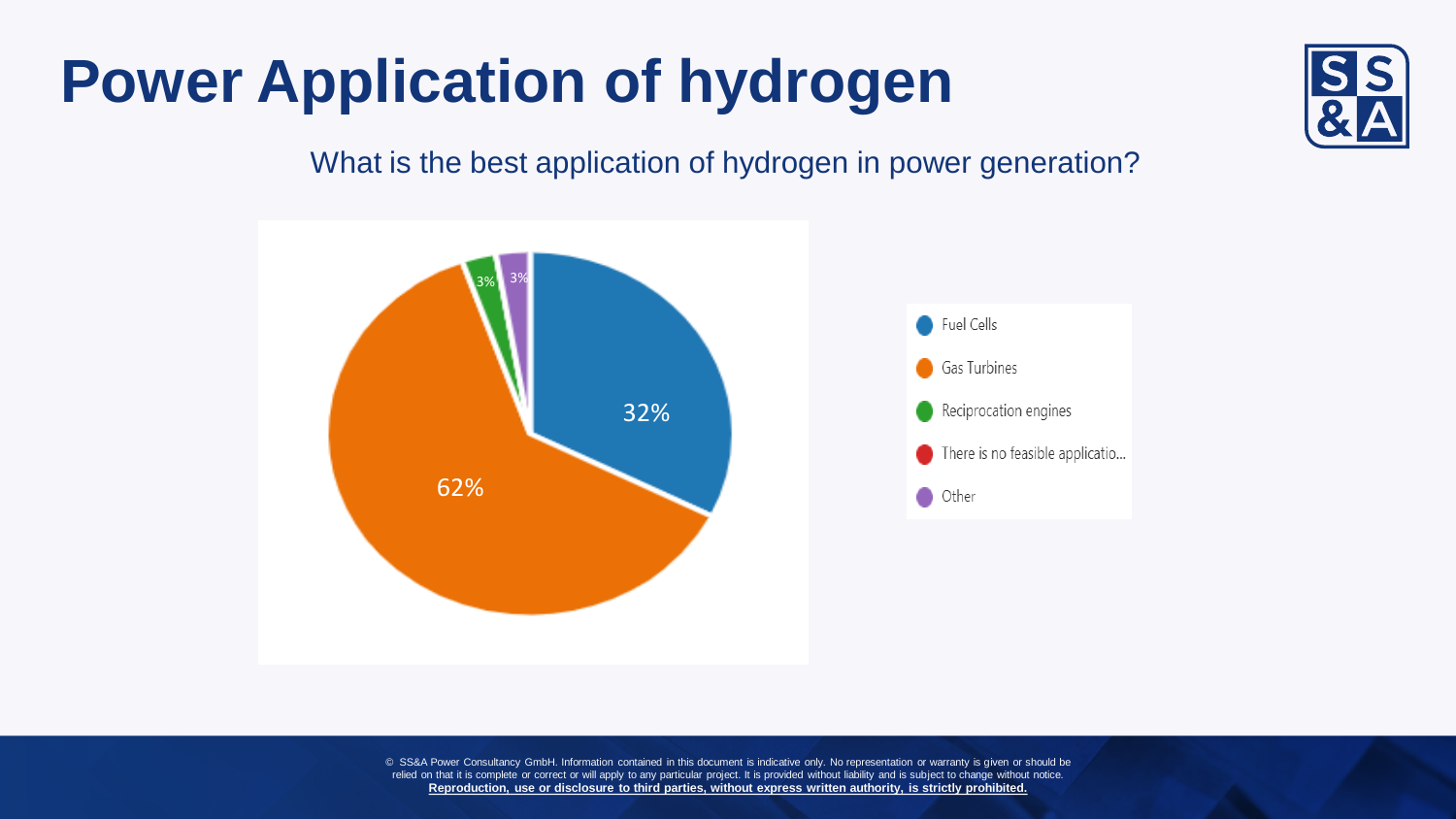

What hydrogen blend by volume will new gas turbines be required to burn in the next **5 years**?



What hydrogen blend by volume will new gas turbines be required to burn in the next **10 years**?

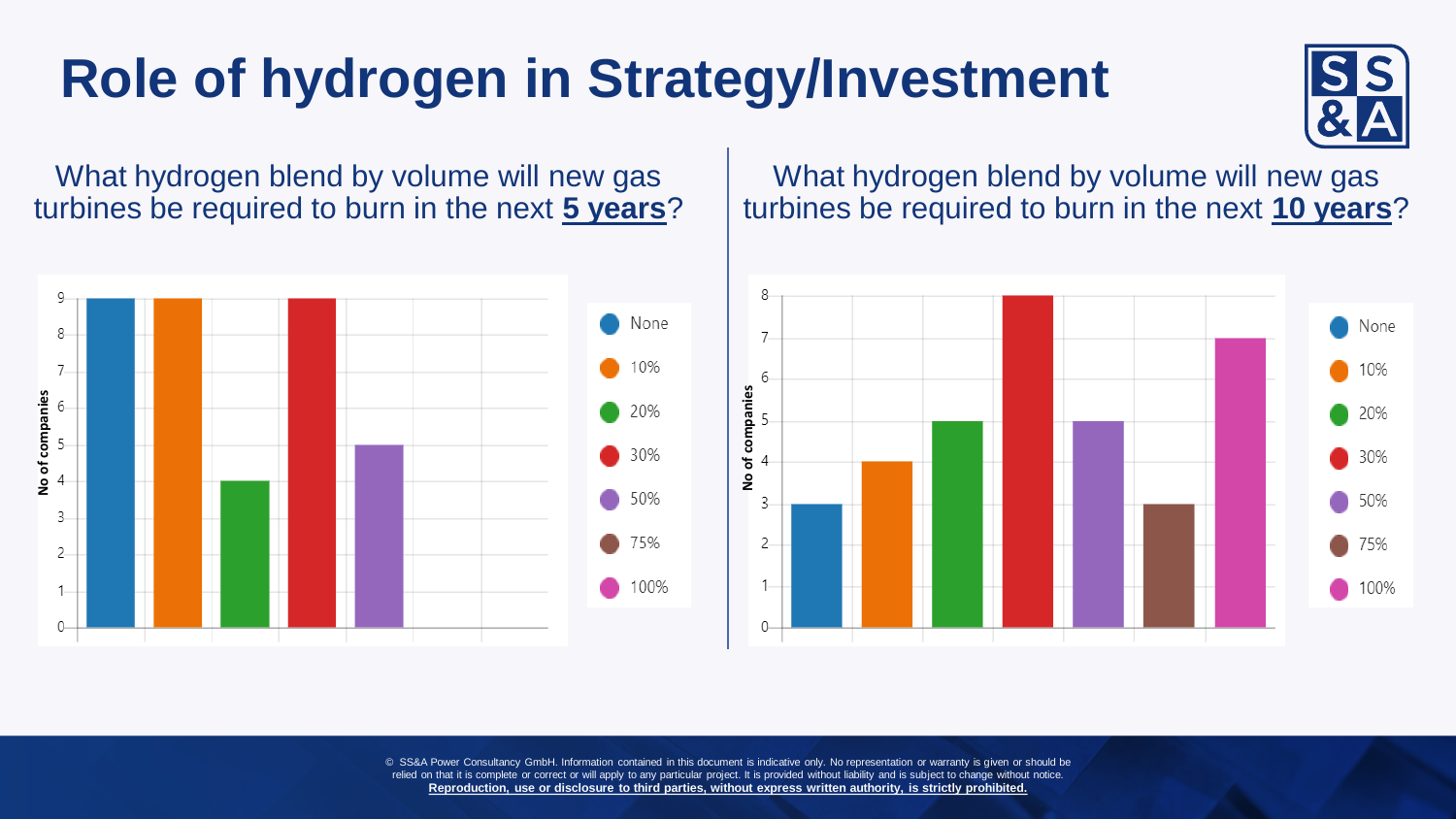If your company operates gas turbines, do you expect they will be retrofitted to burn hydrogen in the next 10 years?



- No, hydrogen will not be used as a fuel for these units
- No, the existing hardware can tolerate some H2
- Yes, to burn a natural gas/H2 mix
- **Other**





#### Ranking

- 1. Combustion system stability/operation
- 2. NOx emissions
- 3. Safety
- 4. Transportation storage
- 5. Impact on auxiliary system
- 6. Reduce Parts Life
- 7. Compression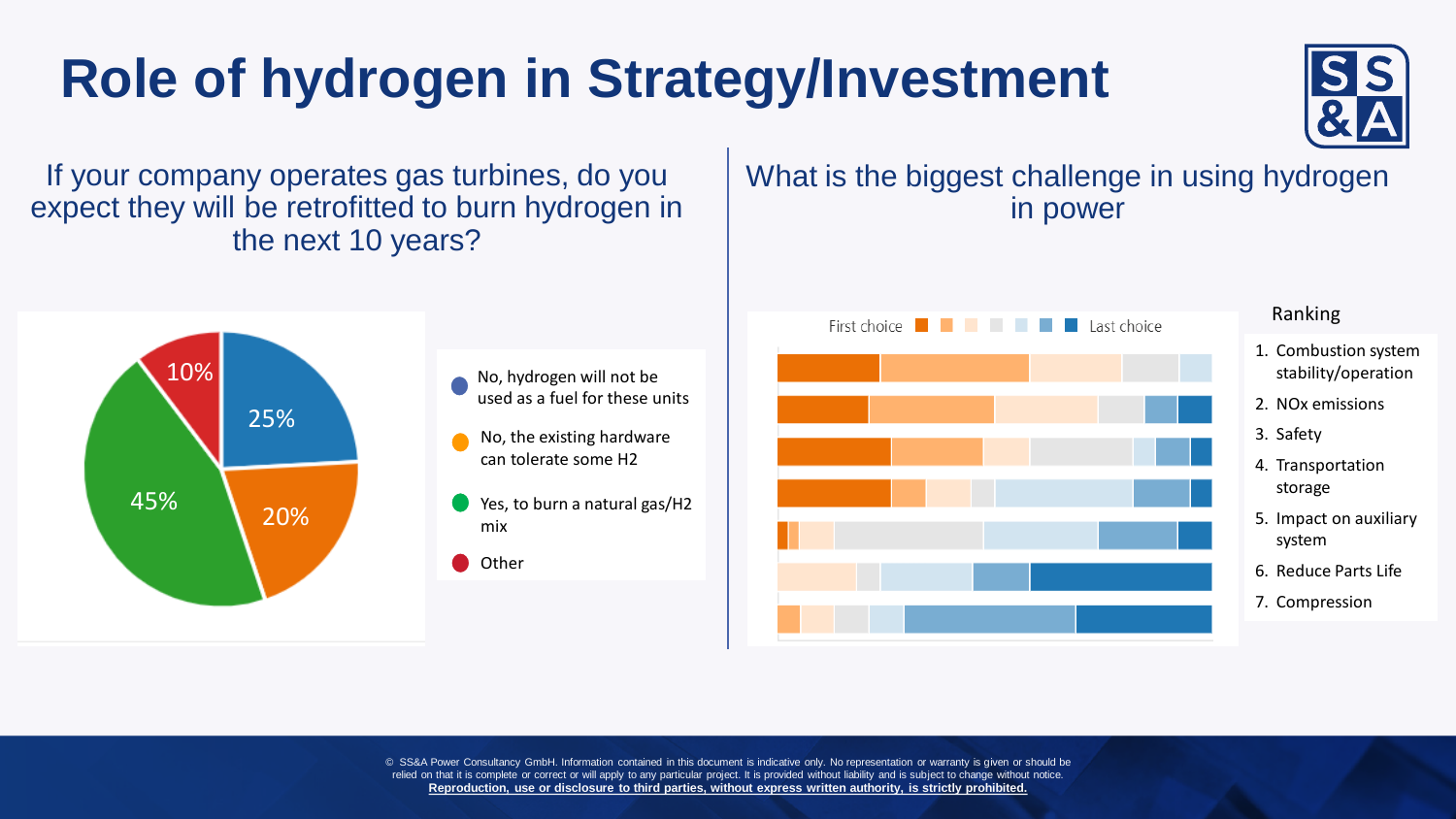

When will hydrogen production be cost competitive for power generation without incentives?

Which technology do you see as most promising for long duration energy storage?